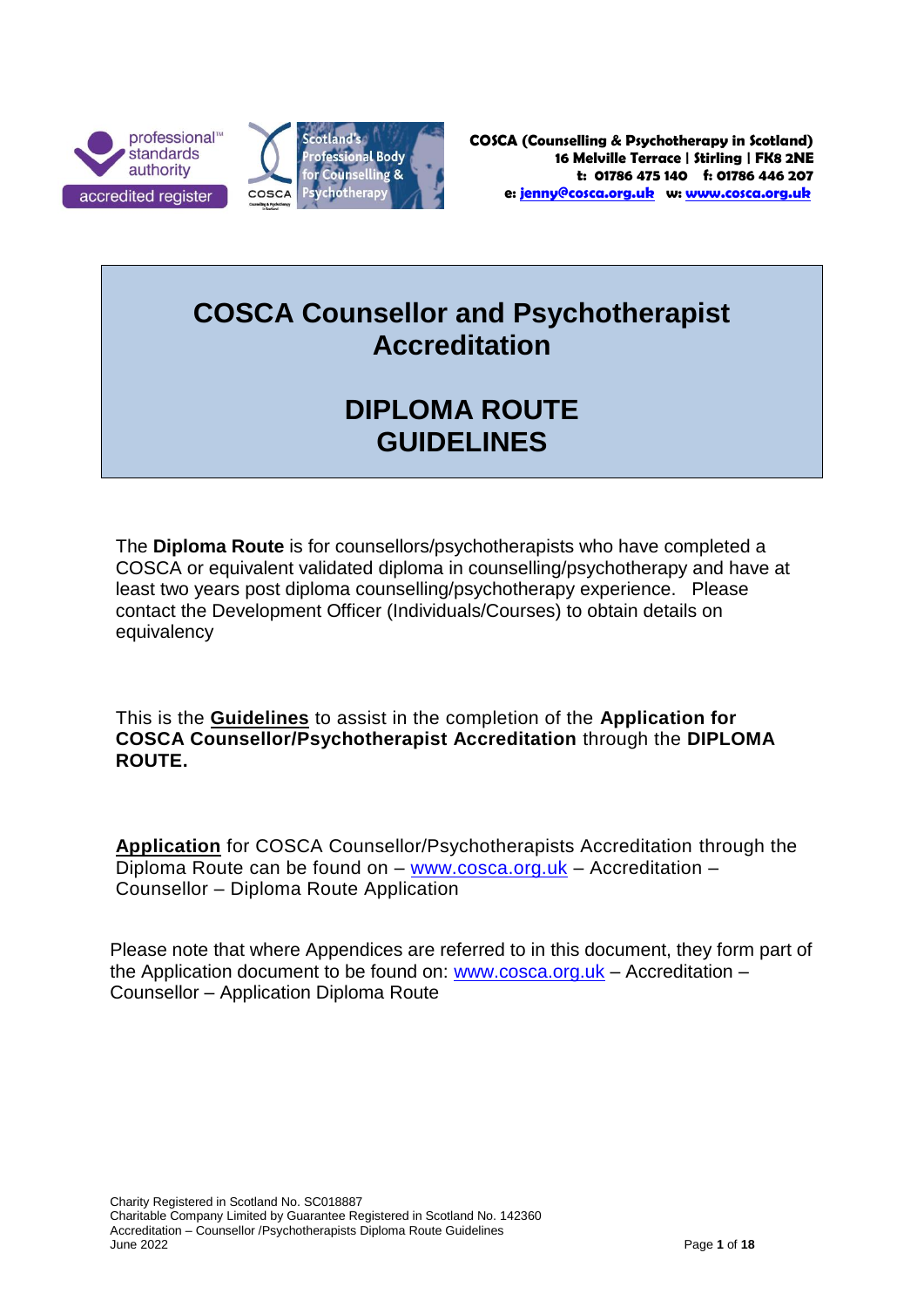### **CONTENTS**

#### **Introduction**

|     |  |                                                                                                                                                                                                      | A. Aims and Principles of Accreditation<br><b>B.</b> Application Procedure                                                                                                                         | p <sub>3</sub><br>p <sub>6</sub> |
|-----|--|------------------------------------------------------------------------------------------------------------------------------------------------------------------------------------------------------|----------------------------------------------------------------------------------------------------------------------------------------------------------------------------------------------------|----------------------------------|
| 1.  |  | Elements of the Application                                                                                                                                                                          |                                                                                                                                                                                                    | p <sub>8</sub>                   |
| 2.  |  | <b>Applicant's Personal Details</b>                                                                                                                                                                  |                                                                                                                                                                                                    | p <sub>9</sub>                   |
| 3.  |  | <b>Core Training/Theoretical Knowledge</b>                                                                                                                                                           |                                                                                                                                                                                                    | p <sub>9</sub>                   |
| 4.  |  | <b>Therapeutic Alliance</b>                                                                                                                                                                          |                                                                                                                                                                                                    | p10                              |
| 5.  |  | Practice                                                                                                                                                                                             |                                                                                                                                                                                                    | p11                              |
|     |  | $\blacktriangleright$<br>$\blacktriangleright$<br>$\blacktriangleright$<br>$\blacktriangleright$<br>$\blacktriangleright$<br>$\blacktriangleright$<br>$\blacktriangleright$<br>$\blacktriangleright$ | Practice log<br><b>Career Break</b><br>Summary of recent period of work<br>Client time range<br>Assessment skills and referral system<br>Work settings and arrangements<br>Insurance<br>Case study |                                  |
| 6.  |  | Supervision                                                                                                                                                                                          |                                                                                                                                                                                                    | p14                              |
|     |  | $\blacktriangleright$<br>$\blacktriangleright$<br>$\blacktriangleright$                                                                                                                              | Supervision history<br><b>Current supervision</b><br>Supervisor's report                                                                                                                           |                                  |
| 7.  |  | <b>Continuing Professional Development</b>                                                                                                                                                           |                                                                                                                                                                                                    | p16                              |
| 8.  |  | <b>Reflective Practitioner</b>                                                                                                                                                                       |                                                                                                                                                                                                    | p16                              |
|     |  | $\blacktriangleright$                                                                                                                                                                                | Personal development/growth                                                                                                                                                                        |                                  |
| 9.  |  | <b>Ethics</b>                                                                                                                                                                                        |                                                                                                                                                                                                    | p17                              |
| 10. |  | Fee                                                                                                                                                                                                  |                                                                                                                                                                                                    | p18                              |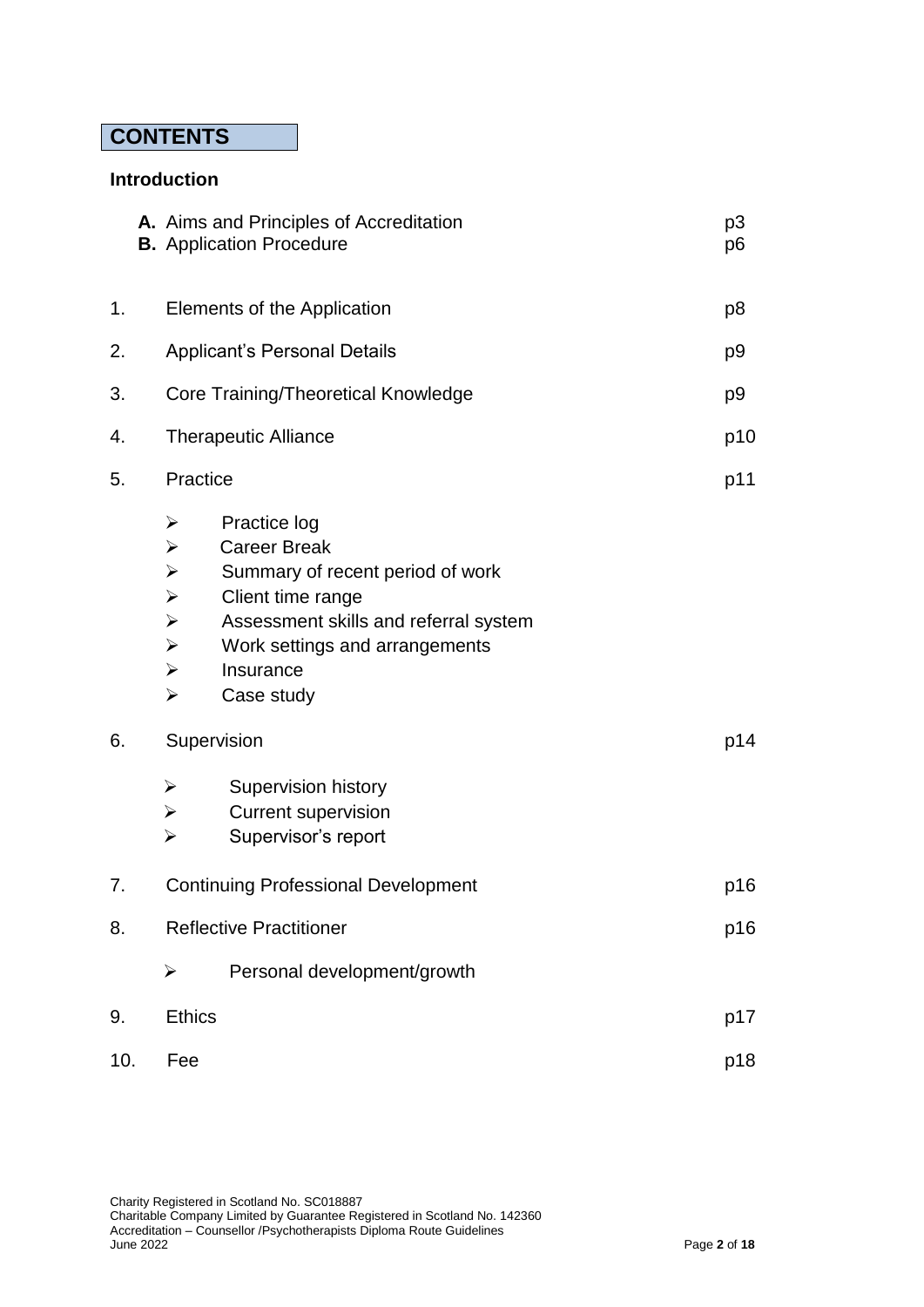### **COSCA Counsellor and Psychotherapist Accreditation**

### **INTRODUCTION TO THE DIPLOMA ROUTE**

#### **A: AIMS AND PRINCIPLES OF ACCREDITATION**

#### **What is Accreditation?**

- 1. COSCA, the professional body for counselling and psychotherapy in Scotland, aims to maintain standards of qualifications, training and practice in counselling and psychotherapy. This is to protect clients and counsellors/psychotherapists, minimise the danger of malpractice and support the development of counselling and psychotherapy in Scotland. COSCA, therefore, has developed a system of accreditation of counsellors and psychotherapists, underpinned by its Statement of Ethics and Code of Practice.
- 2. The key purpose of Accreditation is to provide an assurance to the general public that a counsellor/psychotherapist has been assessed and deemed to have attained a mature, professional, competent, safe and ethical standard of practice. Accreditation is also about confirming and evidencing good practice. Accreditation is seen as a part of the professional development of counsellors/psychotherapists. Accreditation requires applicants to demonstrate the quality of their practice and that they have reached a standard that is acceptable for accreditation by COSCA.
- 3. COSCA recognises that any system of accreditation is as much a protection for the counsellors/psychotherapists concerned as a protection for their clients. COSCA delegates responsibility for the format and criteria of the COSCA accreditation process to its Accreditation and Recognition Standing Policy Group. Through detailed discussions, and consultation within COSCA and other professional counselling bodies, the Group has designed these accreditation criteria, and will continue to monitor and review them.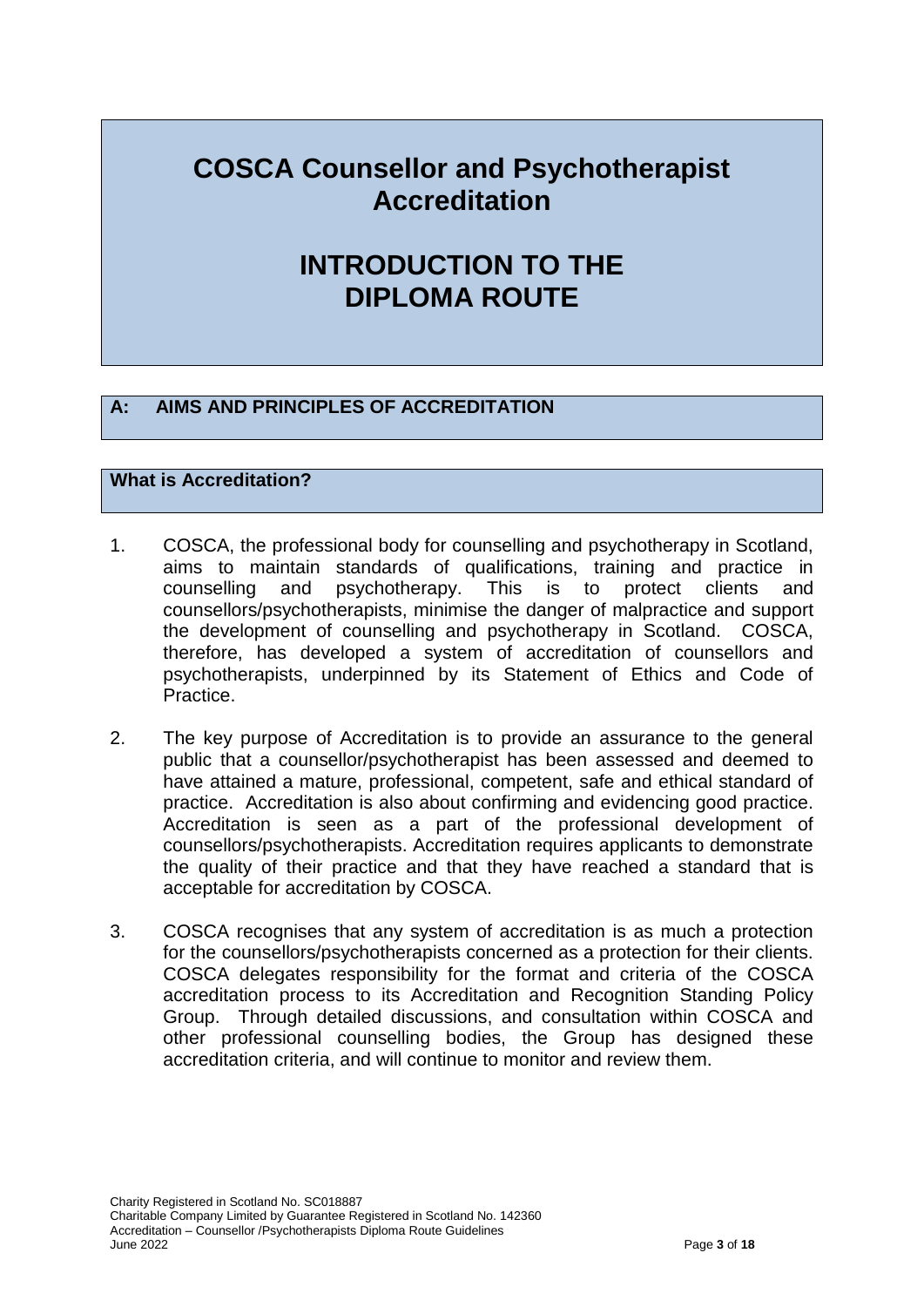The Group strives to work reflectively so that a sensitive balance between safety and creativity can be reached. Underpinning the whole development of an accreditation system is the recognition that accreditation for counsellors and psychotherapists is a crucial yet complex process. As such it will require continual refinement and revision.

4 COSCA aims to make the process of accreditation accessible and supportive. It is aware of the diverse backgrounds of qualifications, training and experience that counsellors and psychotherapists will bring to the process of accreditation and it has aimed to design a system that can assess this fairly. The process of accreditation is about enabling applicants to show that they have achieved set criteria and is not simply a question of verifying that an applicant has submitted appropriate documentation.

#### **What is the Diploma Route to Accreditation?**

5. The Diploma Route is for counsellors/psychotherapists who have completed a COSCA or equivalent validated diploma in counselling/psychotherapy and have at least two years post diploma counselling/psychotherapy experience. Please contact the Development Officer (Individuals/Courses) to obtain details on equivalency.

#### **What happens to my submitted application?**

- 6. Decision-making on applications for accreditation is the responsibility of COSCA's Counsellor/Psychotherapist Accreditation Panel. The Accreditation Panel is a working group comprised of experienced accredited counsellors/psychotherapists. The Accreditation Panel aims to provide the degree of consistency necessary to take account of the variety of approaches, qualifications, training and experience presented for submission by applicants.
- 7. Your application must be clearly submitted in the order in which it is asked and you must make use of the proformas included in the application form. In their deliberations, the Accreditation Panel is asked to compare the entire documentation against the criteria. An application should be such that the Accreditation Panel can say, on the basis of what has been submitted, that the applicant is fit, via their learning, skill and experience, to work as a counsellor/psychotherapist independently, as well as within organisations. On the basis of the application the Panel should also be able to be confident that members of the public seeking help from the accredited counsellor/psychotherapist will receive an appropriate response.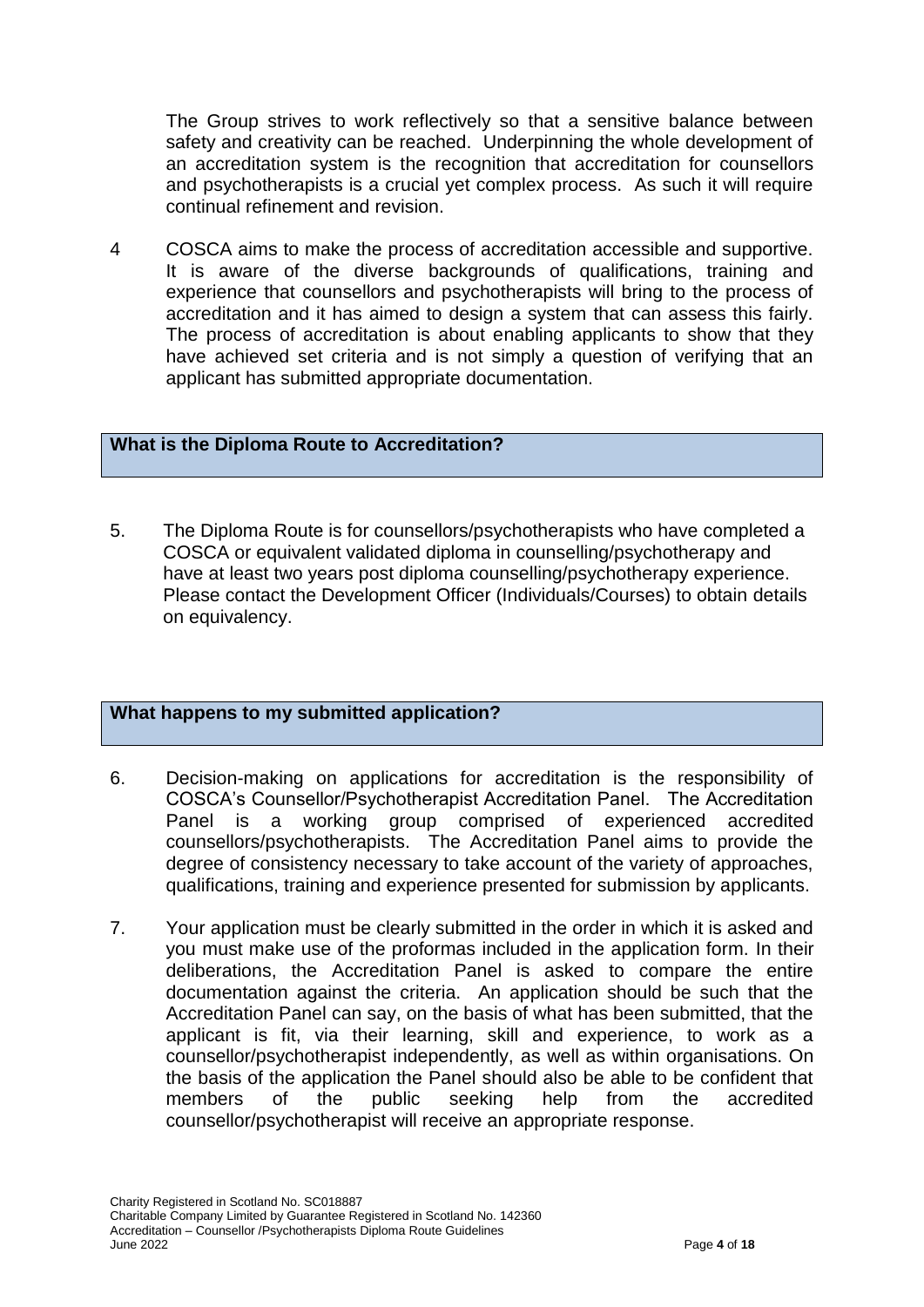- 8. Applicants can draw upon training and experience gained while working as counsellors/psychotherapists independently, as employees, or as volunteers.
- 9. The timescale involved in the COSCA accreditation process is based on the understanding that becoming a counsellor/psychotherapist is a gradual process requiring consolidation through time. Where an applicant is applying via the Diploma route, and may have only limited previous counselling experience, the timescale allows for the consolidation of knowledge and skills gained during the Diploma training.
- 10 All written materials provided by COSCA for the accreditation process are the copyright of COSCA. Photocopying, or copying by any other means, is restricted to the personal use of the applicant.

**How do I become a Practitioner Member of COSCA?**

The first step in the process of accreditation is that an applicant must be a **Practitioner Member** of COSCA.

Practitioner Members are required to have completed a minimum of 300 cumulative contact hours of training in counselling/psychotherapy. The cohesive core of the above training needs to take place within a period of 5 years. As part of the above training, but not included in the 300 hours, you are required to have a supervised counselling practice placement. Additional training needs to be in substantial and planned blocks, and clearly progressional from the core training.

Practitioner Members are required to have a cumulative practice base of 200 hours, with an average of 2 hours per week; have a supervision ratio of 1:12; and have achieved 54 cumulative hours of continuing professional development with an average of 18 hours per annum over the last 3 years.

Applicants must abide by COSCA's Statement of Ethics and Code of Practice and reflect knowledge of the Statement throughout their application. Details of how to apply for Practitioner Membership are available on [www.cosca.org.uk](http://www.cosca.org.uk/) or by contacting COSCA's office.

Please note that you are eligible to apply for Practitioner Membership two years post your core training in counselling and psychotherapy.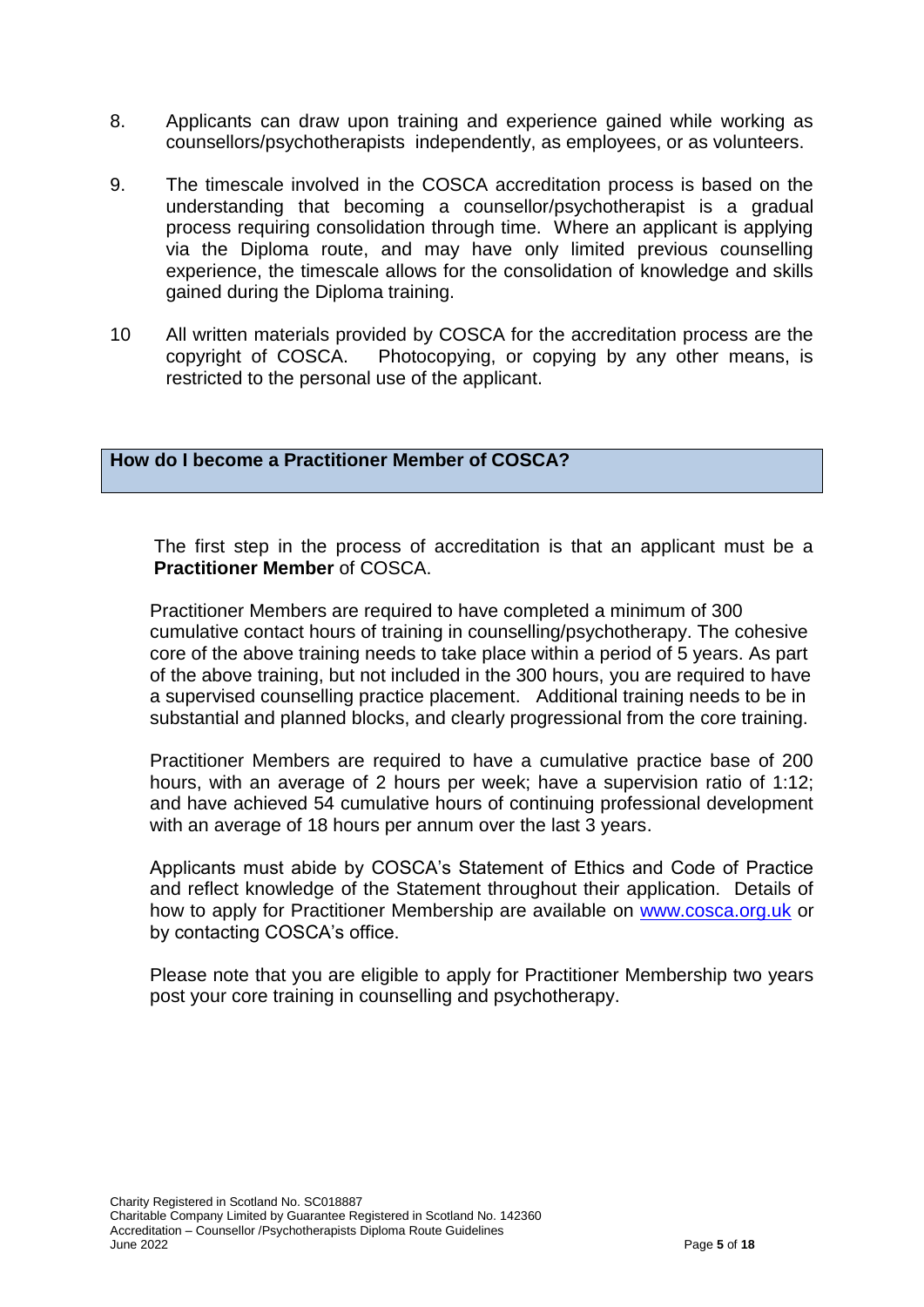### **B: APPLICATION PROCEDURE**

#### **How do I prepare for submitting my application?**

In advance of starting work on their application, COSCA strongly advises all applicants to:

 Attend the COSCA Counsellor Accreditation System Workshop – held bi-annually and advertised under Events – COSCA on [www.cosca.org.uk](http://www.cosca.org.uk/)

#### And/or

 $\triangleright$  View the COSCA Counsellor Accreditation System Online Workshop Video – see under Accreditation – Counsellor on [www.cosca.org.uk.](http://www.cosca.org.uk/)

#### **How do I submit my application?**

1. All applicants require to use the most up to date Guidelines and Application Forms. The most up to date forms are available to be downloaded from the COSCA website: [www.cosca.org.uk.](http://www.cosca.org.uk/) You should include the date of the Guidelines in the box provided under Appendix A of the Application Form.

Applications should be made using the appropriate Application Form. An electronic copy of complete applications must be submitted by email to Jenny Bell, Development Officer (Individuals/Courses): [jenny@cosca.org.uk](mailto:jenny@cosca.org.uk) Please note that the minimum font size used in your application is 12.

In order that your application is assessed anonymously by the Panel, you are required to contact the COSCA Development Officer (Individuals/Courses) to obtain a discrete reference which you are required to add to all the pages of your application.

- 2. Please present information clearly and **typed.** Applications that are difficult to read will be returned to the applicant and will have to be re-submitted at the next submission date. **Please also ensure that you include a word count at the end of every written section of the application.**
- 3. Submission dates are twice yearly: the  $31<sup>st</sup>$  of March and  $30<sup>th</sup>$  of September. Applications sent after these dates will have to wait until the following round.

The Development Officer can complete a technical check on applications and provide feedback if they are submitted at least four weeks in advance of the submission date. The Development Officer cannot comment on whether the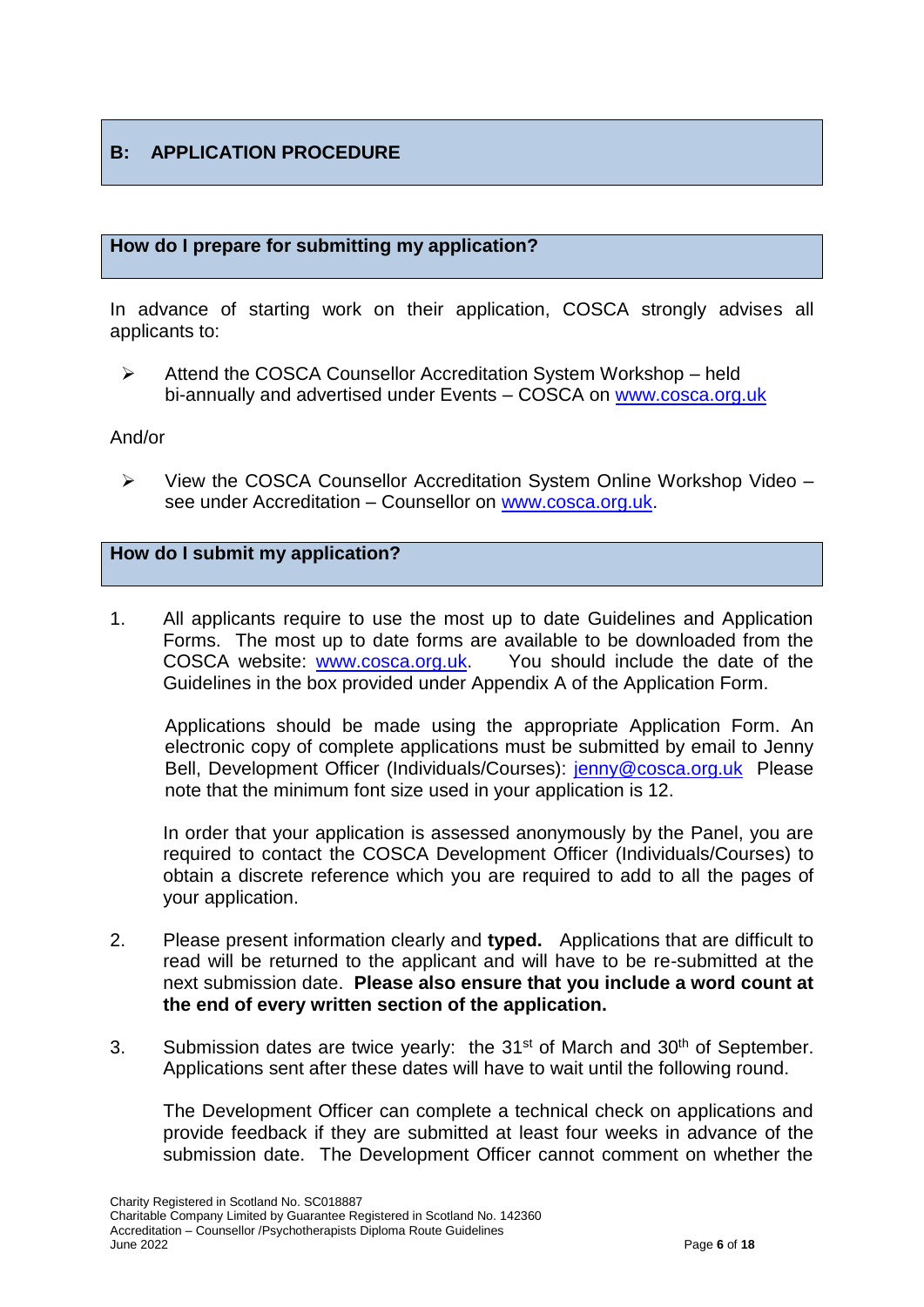standard has been met for accreditation to be awarded but can advise of any technical criteria that may have been missed.

- 4. The application must include a contents page, a supervisor's report, and an application checklist (see **Appendix B of the Application Form – [www.cosca.org.uk](http://www.cosca.org.uk/) – Accreditation - Counsellors**).
- 6. The application form is anonymous to the COSCA Counsellor/Psychotherapist Accreditation Panel. If an applicant wishes to have an identifying feature on each page or section, she/he should insert her/his COSCA membership number and not her/his name in the box provided at the foot of each page of her/his submission.

#### **What are the outcomes of applying to the Accreditation Panel?**

- 7. When determining each application, the Accreditation Panel has four options:
	- **Accreditation**
	- **Provisional acceptance for Accreditation** subject to minimal requirements or re-submission of certain documents. *See website for re-submission fee.*
	- **No Accreditation Meantime –** some section(s) will require resubmission. *See website for current fee.*
	- **No Accreditation –** substantial section(s) of the submission do not fulfil COSCA's requirements and considerable work is required, essentially representing a fresh application. *See website for re-application fee.*
- 8. The Chief Executive of COSCA will inform applicants in writing of the outcome, normally within 16 – 20 weeks of the submission date. The Panel will give details of where an application fails to meet the criteria. The extent of the re-submission is at the discretion of the Panel. Applicants will be invited to fulfil the additional requirements and resubmit only that specific area which has been indicated by the Panel.
- 9. Applicants can appeal against the decision of the Panel, through the COSCA Appeals Procedure, within three months of the decision being made. There are two grounds for appeal:
	- $\triangleright$  a failure to follow the assessment procedures and/or guidelines; or
	- $\triangleright$  the applicant has new evidence which might have influenced the decision had it been available when the Panel considered the application for accreditation.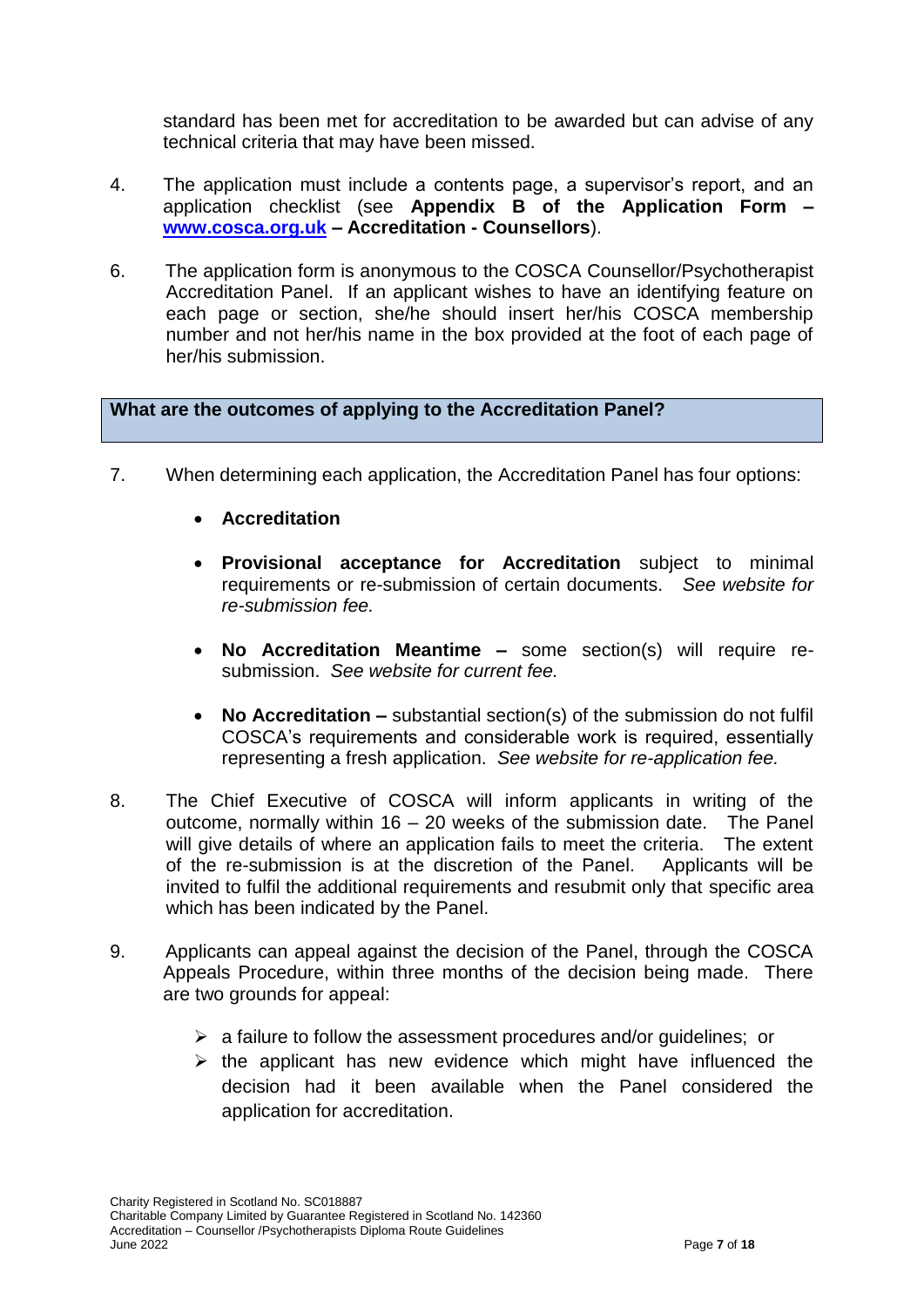#### **Register of Counsellors and Psychotherapists**

10. As a Practitioner Member of COSCA, your details would have been entered on the COSCA Register of Counsellors and Psychotherapists. On award of Accreditation, your category of membership would be changed to that of COSCA Accredited Member.

#### **How do I become re-accredited?**

11. Please refer to: [www.cosca.org.uk](http://www.cosca.org.uk/) - Accreditation – Counsellors - Annual Renewal of COSCA Accreditation.

# **1. ELEMENTS OF THE APPLICATION**

#### **COSCA Accreditation of Counsellors is based on nine elements:**

- a) Applicant's personal details
- b) Core training
- c) Theoretical knowledge
- d) Therapeutic alliance
- e) Practice
- f) Supervision
- g) Continuing professional development
- h) Reflective practitioner
- i) Ethics

A Submission Checklist is included in **Appendix B.**

#### **Self-Awareness and Use of Self**

Please note that your own process and **'use of self'** should be evidenced in every section of the application as you are required to show that you are a mature, reflective practitioner throughout. Your application will not be successful if you do not include sufficient evidence of your self-awareness and use of self.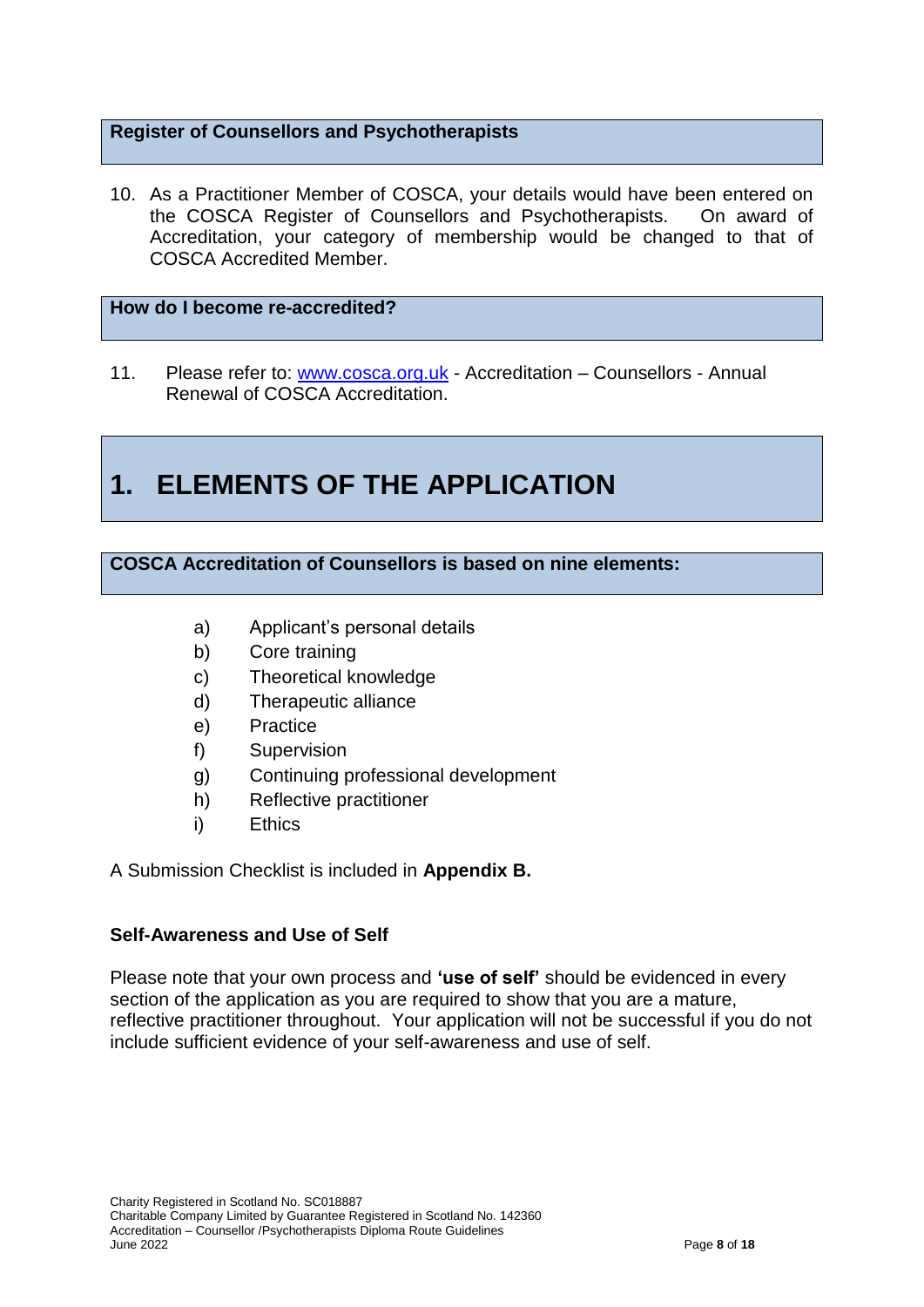# **2. APPLICANT'S PERSONAL DETAILS**

You must complete **Appendix A: Applicant's Personal Details, Disclosure and Declaration** in full.

**Appendix A** will be removed from your application prior to submission to the COSCA Counsellor/Psychotherapist Panel.

# **3. CORE TRAINING / THEORETICAL KNOWLEDGE**

#### **3.1 Criteria**

You must have successfully completed a COSCA validated diploma or equivalent in counselling or psychotherapy

#### **3.2 Evidence**

- $\checkmark$  evidence of successful completion of COSCA or equivalent diploma in counselling or psychotherapy, giving the name, month and year of qualification award, provider and location of the course, with relevant evidence of certification.
- $\checkmark$  evidence of the verification of all original documents by your supervisor, who should then sign the supervisor's declaration (**Appendix H Supervisor's Report).**

(Please contact the COSCA Development Officer (Individuals/Courses) to obtain details on equivalency.)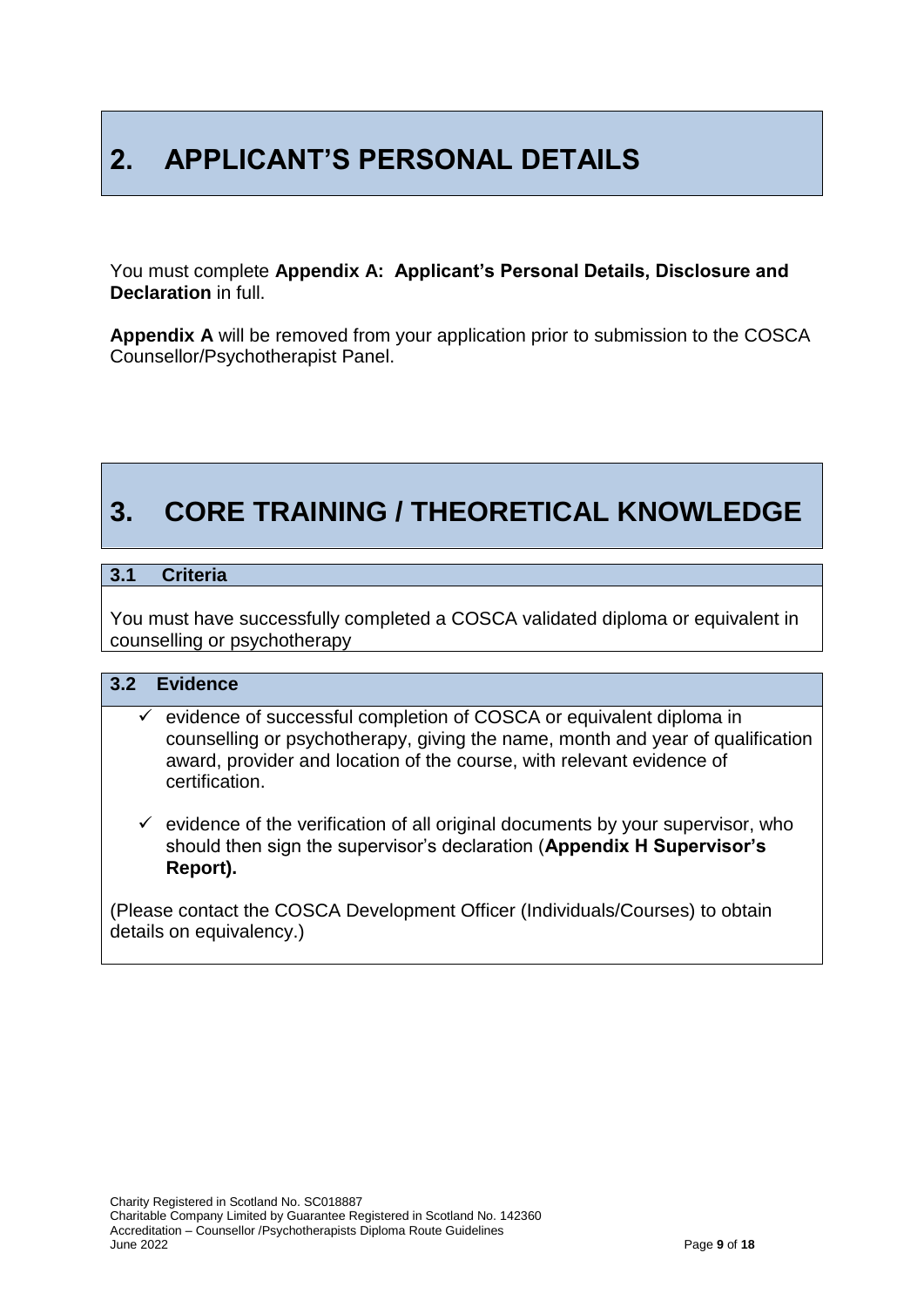#### **3.3. Core Orientation**

Submission of a personal statement of your core approach(es) of 1,500 – 2,000 words. Please indicate your counselling/psychotherapy modality/ies or orientation/s at the beginning of your personal statement.

The statement must include the following:

- $\checkmark$  a description of the theoretical and philosophical orientation of your practice. This statement needs to show clear consistency with all the following areas in this application: the theoretical framework/s that you use, your core skills, your counselling practice (client case study); your counselling/psychotherapy supervision, your personal and professional development.
- $\checkmark$  A reflection of why you have chosen to work in this particular way. For example, how you came to, or chose your orientation, and how your work has developed within it (or how your orientation has changed) and what this means to you.

# **4. THERAPEUTIC ALLIANCE**

#### **4.1 Criteria**

You must be able to establish, maintain and develop a therapeutic alliance with clients.

#### **4.2 Evidence**

A 1,000 word statement which includes what you understand by the development of a therapeutic relationship. This statement should detail how you establish, maintain, and end a therapeutic relationship, including the core skills you need to display and demonstrate to facilitate such a relationship.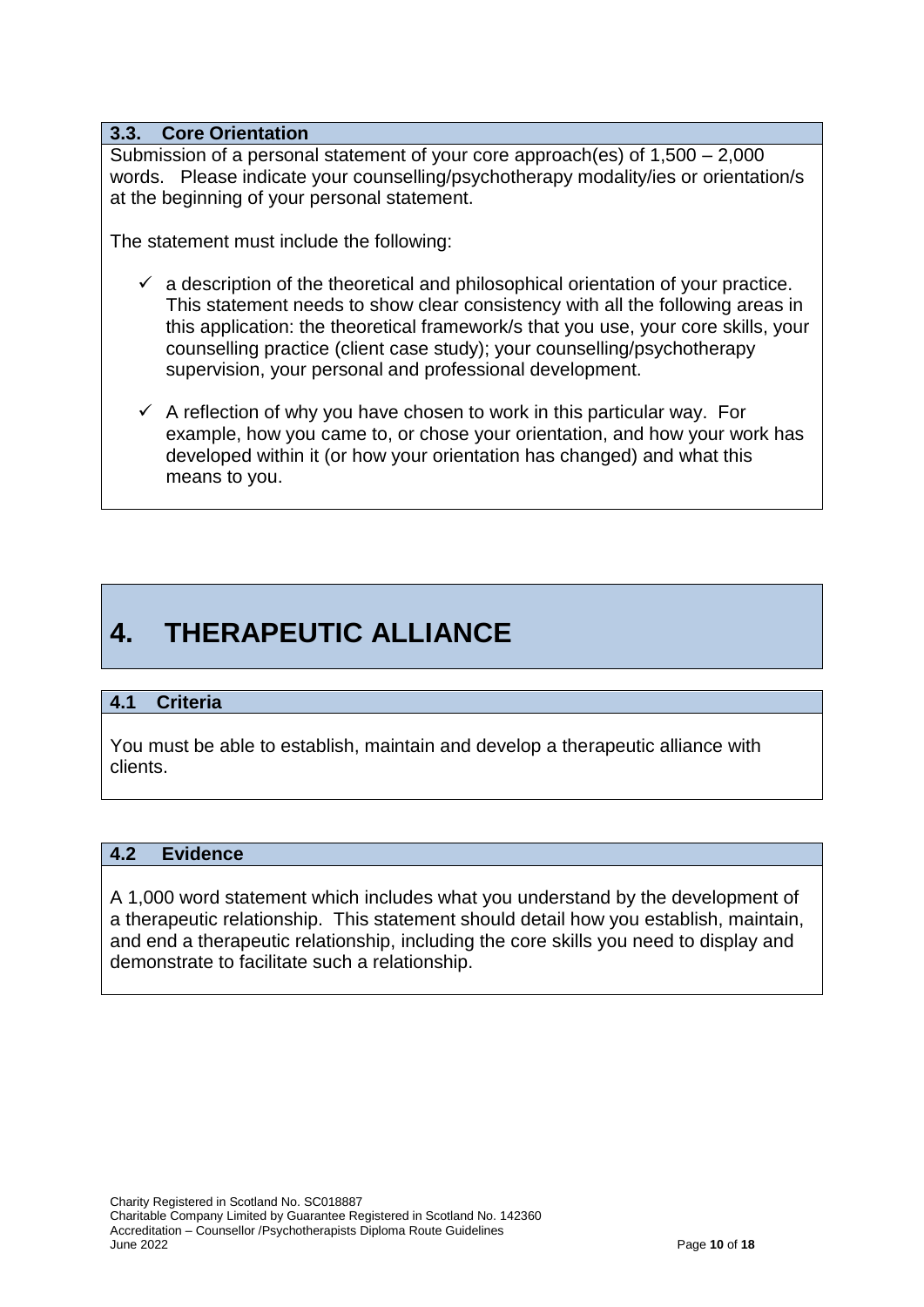# **5. PRACTICE**

#### **5.1 Criteria**

Prior to submission, you must evidence:

- $\geq$  a minimum of 450 hours of supervised counselling practice over a minimum of three years within a period of 5 years prior to submission. However, these hours should not be spread beyond a period of 5 years.
- $\triangleright$  two years of this supervised counselling practice should be at post-qualifying level (average 90 hours per year, and a minimum of 60 hours per year).

#### **5.2 Evidence**

#### **Practice Log**

A log and/or statement of supervised counselling practice of a minimum of 450 hours over a minimum of 3 years within a period of 5 years prior to submission. Supervised counselling practice hours gained during the diploma course can count towards the 450 hours. Please see a template for logging your annual practice hours in **Appendix C: Practice Log: Summary of Annual Practice Hours.**

#### **Career Break**

If you have taken more than 3 months time out from practice because of life events, please contact the Development Officer (Individuals/Courses).

#### **Summary of recent work**

A summary of a recent period of your client work (see **Appendix D Practice Log: Summary of Recent Period of Work)** demonstrating your ability to work with a variety of contracts and range of clients. A practitioner who works with 12 or more clients per week will need to describe no more than a 6-week period, while a practitioner with a smaller practice will need to summarise up to 3 months work. Please give a clear weekly division of the work, indicating variety of clients, stage of counselling/therapy, pattern of working week, client attendance, etc. Please comment on any noteworthy activity that is different to the norm.

#### **Client time range**

A description of a range of times clients spend in counselling/therapy with you (see **Appendix E Frequency of Client Contact**.). Please provide a brief explanation of any client contacts that are not weekly.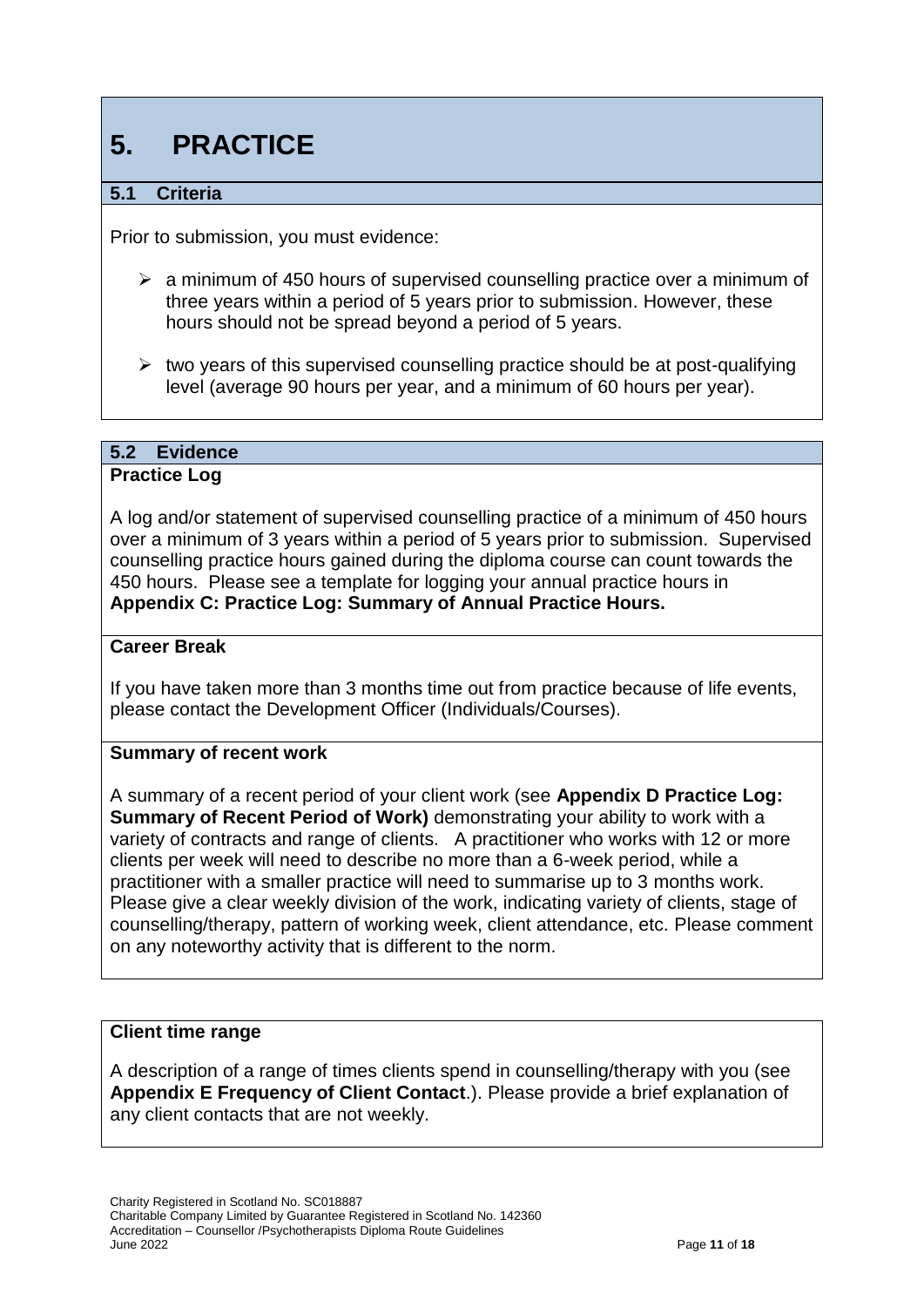#### **Assessment skills and referral system**

A brief statement (500 – 1,000 words) to evidence and demonstrate/describe:

- $\triangleright$  how you identify clients you feel able to work with
- $\triangleright$  how you assess the needs and limitations of your clients; where using assessment scales and measures applicants should evidence that they have been appropriately trained to administer these and that they are authorised to use these where a license is required
- $\triangleright$  how you assess the successful working of the relationship
- $\triangleright$  what personal circumstances would prompt you to refer a client on e.g. divorce, bereavement, ill health, etc.
- $\triangleright$  what limitations if any, there are in your work setting/s
- $\triangleright$  your capacity for referring clients to other appropriate forms of help
- $\triangleright$  examples of when you have decided that someone is unsuitable to work with as a client and when you have referred on.

#### **Work setting and arrangements (no set word count)**

Details of the setting where your counselling/therapy work is undertaken to show your ability to implement ethical practice in a work setting. If you work in more than one agency or practice, please submit descriptions and examples of documents for each setting. Your statement should include descriptions of the following:

- $\triangleright$  arrangements for privacy, avoiding interruption, arrival and departure of clients, client safety, counsellor safety
- $\triangleright$  record keeping and maintenance of confidentiality (your supervisor will be asked to comment on this)
- $\triangleright$  appointment arrangements, sample letter(s) to clients and handouts given to clients
- $\triangleright$  arrangements for breaks taken between counselling sessions in the course of a working day
- $\triangleright$  the Ethics and Code of Practice to which you adhere.

#### **Insurance**

Please sign **Part III of Appendix A Applicant's Personal Details, Disclosure and Declaration** stating that you have adequate and appropriate public and professional liability insurance for your counselling/therapy work. (N.B. COSCA advises that professional liability cover should not be less than £1,500,000.)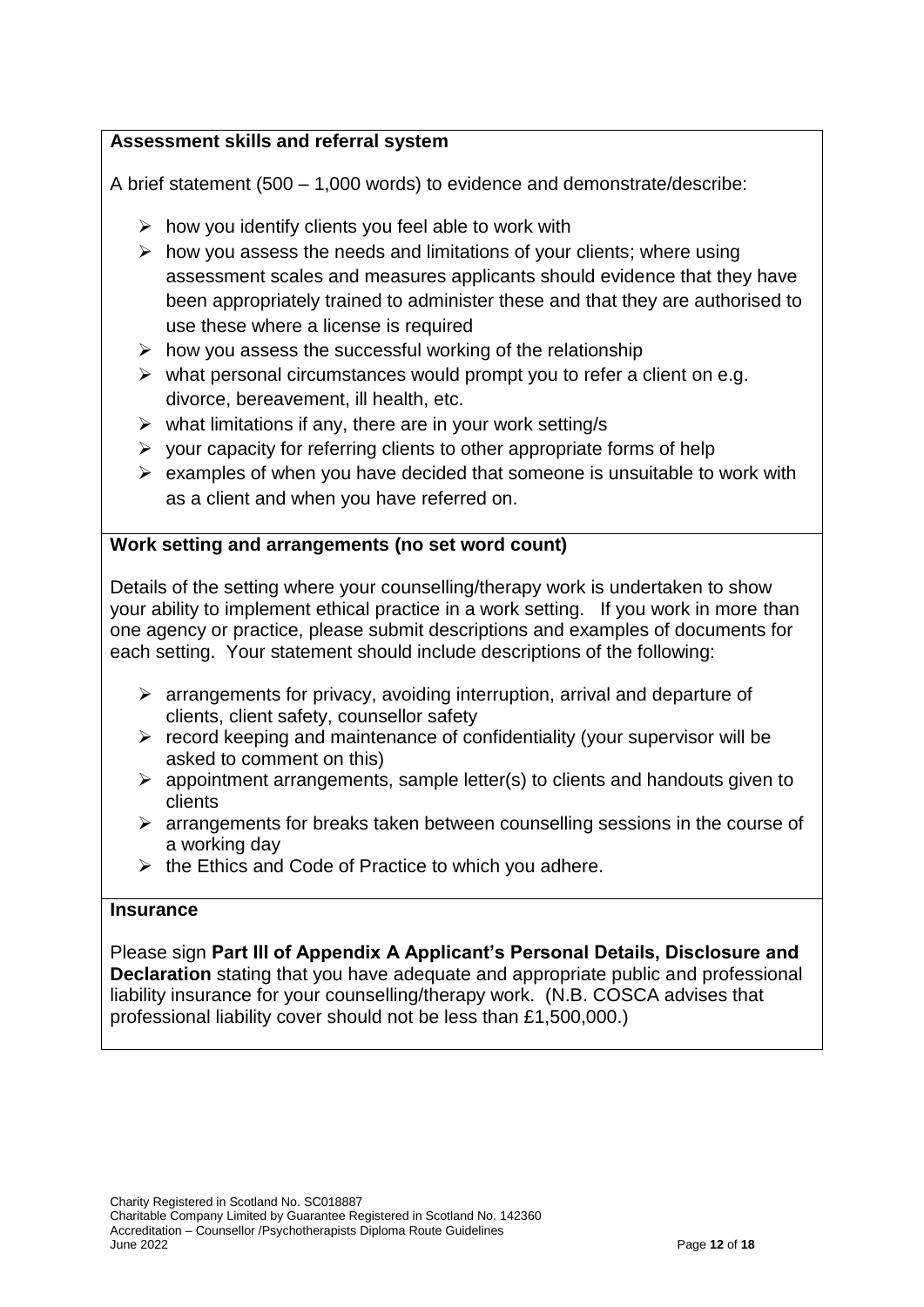#### **Case study (including Transcript)**

- Please provide either one case study of approximately 3,500 words, or two case studies of not more than 2,000 words each. We require *alongside and in addition* to your case study a 10–15-minute transcript from a session with the related client (not to be included within the word count).
- The case study and associated transcript should be a recent piece of work of not more than one year old, from commencement of writing, and should be written for the purpose of COSCA Accreditation.
- Please see Appendix F Transcript Pro Forma for full guidance on requirements; the transcript **must** use this pro forma and format. If you are submitting two case studies, only one transcript is required.

#### **Case Study:**

We do not have a required structure for the case study, per se.

However, the case study should reflect on the following areas:

- **Work setting and arrangements:** Description of the work setting. Evidence of ethical practice with the client throughout your work together including adherence to the COSCA Statement of Ethics and Code of Practice and management of any ethical or boundary issues (where appropriate)
- **Assessment and Referral** You must evidence the method which the client was referred to yourself, and any onward referrals you may have made throughout the process, where appropriate. You must evidence assessment of the suitability of the client to work with you. You must evidence the method(s) used to assess your client's needs. You must evidence ongoing assessment of the client's needs and of the efficacy of the therapeutic relationship and your work together. Where using assessment scales and measures applicants should evidence that they have been appropriately trained to administer these and that they are authorised to use these where a license is required
- **Focus of sessions:** Include the focus of the sessions throughout the course of your work together, demonstrating working within your competencies with the range of issues covered
- **Therapeutic Alliance** Demonstrate your ability to establish, maintain and end the therapeutic relationship and the skills used throughout to display and demonstrate this
- **Reflective Practice** *Throughout* the case study, be sure to reflect on and analyse the process of the work, rather than emphasising the narrative in the case study (and within the associated transcript). You must demonstrate your use of self and awareness of your own process, ensuring to reflect on your own actions, thoughts, and emotions in response to the client and the therapeutic process
- **Core orientation: You must** evidence of the key competencies of your core orientation/approach. Your practice must be congruent to the stated core orientation/approach, and to the content of your whole accreditation submission. You must evidence the application and integration of theoretical knowledge in response to your work with the client.
- Charity Registered in Scotland No. SC018887 supervision in response to the client. You must ensure that you reflect on how insight gained within supervision impact insight gained within supervision impacted on your work with your client. **Supervision-** Throughout the case study **you must** evidence your use of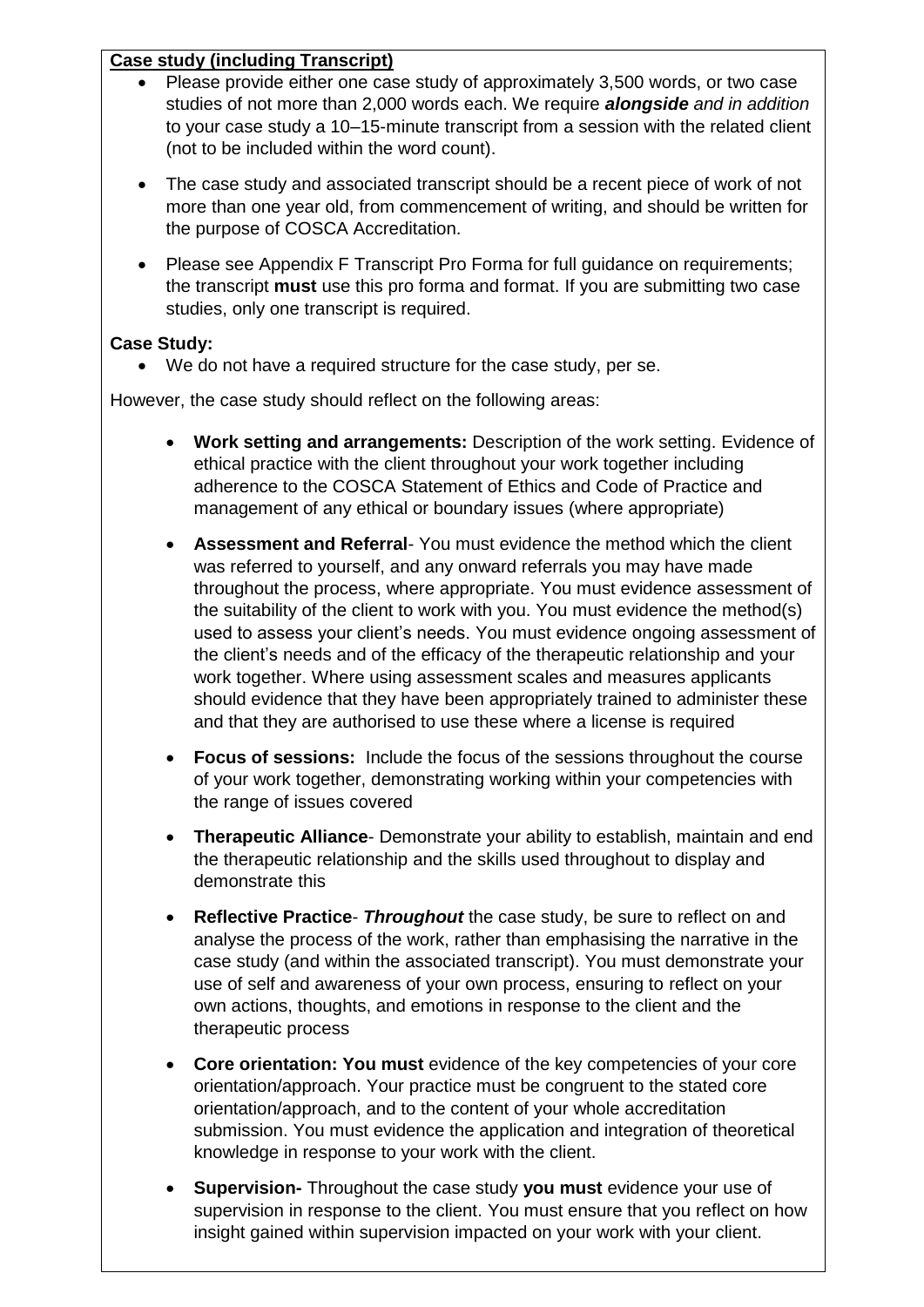# **6. SUPERVISION**

#### **6.1 Criteria**

You must have 450 hours of supervised counselling/therapy practice on a ratio of 1:12.

### **6.2 Evidence**

#### **Supervision history**

A detailed supervision log (see **Appendix G Supervision Sessions**) covering your 450 hours of counselling/therapy practice that you have undergone supervision at an average ratio of 1:12 during your practice (as stated in the COSCA Statement of Ethics and Code of Practice). At least 65-75% of your supervision must be on a one to one basis.

If group supervision is to be considered as part of the period of supervision, groups should be no larger than permits an allowance of 20 – 30 minutes per group member in the supervision session. The focus of the work must be on client related issues, and the group led by a substantially experienced practitioner: 'peer-led' groups are not acceptable.

#### *Example:*

*A counsellor/psychotherapist is a member of a supervision group of 4 supervisees, meeting for 2 hours every month. This provides ½ client supervision hour per month for the counsellor. The counsellor is also having fortnightly individual supervision sessions of 1 hour, providing her with a further 2 hours per month. She thus received 2 1 /<sup>2</sup> supervision hours in total per month. She has arranged this amount of supervision because she works 8 hours per week, seeing between 6 – 8 clients per week. This works out at an average ratio of approximately 1:12 over the year.*

#### **Current supervision**

A statement of the name of your supervisor, duration, frequency of supervision meetings and ratio of supervision hours to client hours. For group supervision, please state the name of the supervisor, the size of the group as well as the duration and frequency of meetings (see **Appendix G Supervision Sessions)**.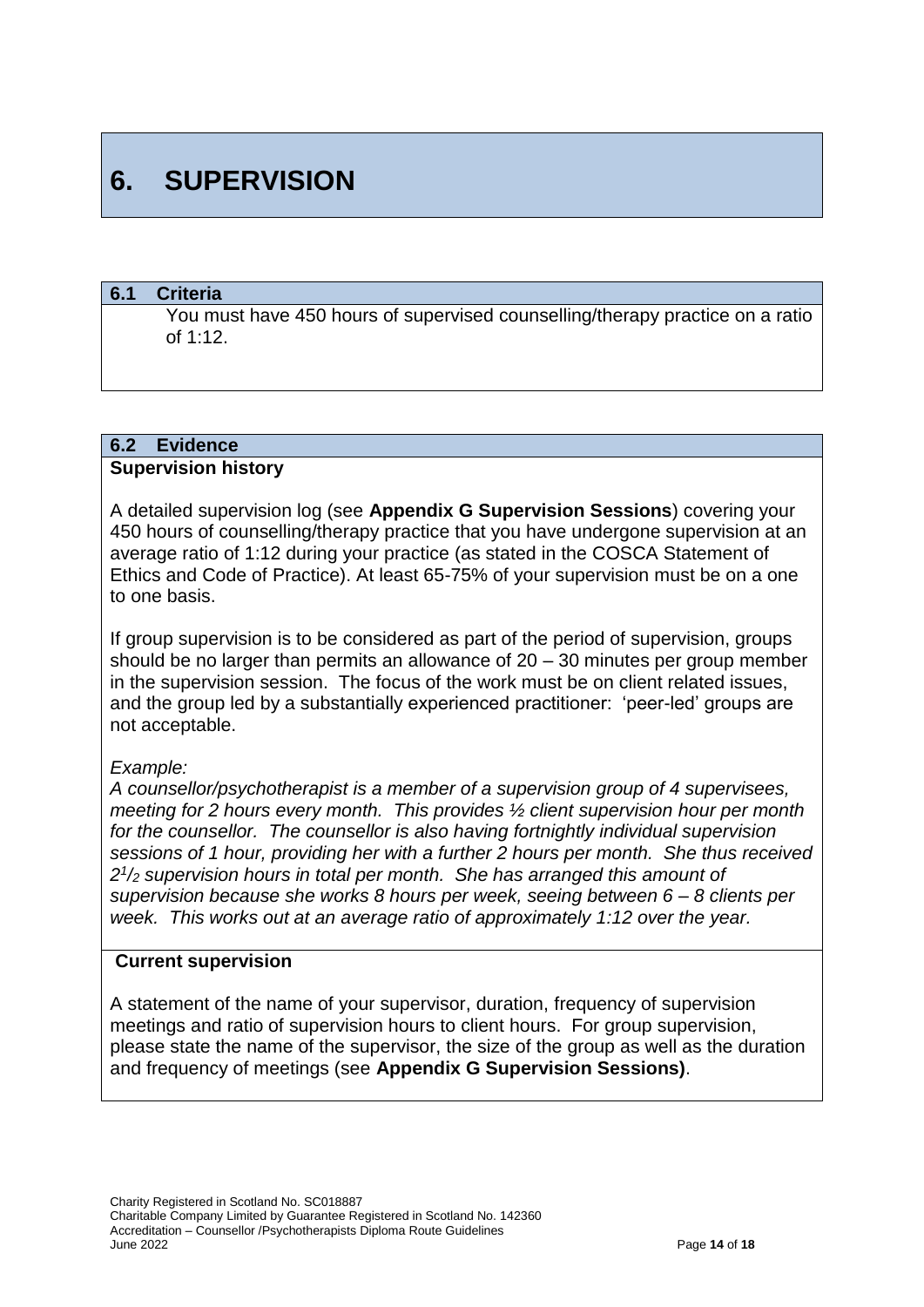#### **Counselling/Psychotherapy supervisor's report**

A report from your counselling/therapy supervisor (see **Appendix H Supervisor's Report)**.

Your supervisor should be a substantially experienced or accredited counsellor/psychotherapist who belongs to an appropriate professional organisation that has a Statement of Ethics and Code of Practice. He/she should have wide experience in supervision and not hold any line management responsibilities for your counselling/therapy, unless there are exceptional circumstances.

Please note that if you have been working with your current supervisor for less than 6 months, you will also require a supervisor's report from your previous supervisor.

Your supervisor should have as much involvement as possible to support you in the compilation of your application. You may wish to pay for an additional supervision session to focus specifically on accreditation.

Please provide your supervisor with **Appendix G Supervision Sessions** and the following documents to aid him/her:

- a copy of the COSCA Guidelines and Criteria for Accreditation of Counsellors and Psychotherapists
- $\triangleright$  a copy of the COSCA Statement of Ethics and Code of Practice
- $\triangleright$  a copy of your case study and transcript for him/her to verify (including a copy of the criteria for the case study)
- $\triangleright$  your completed application for feedback and confirmation.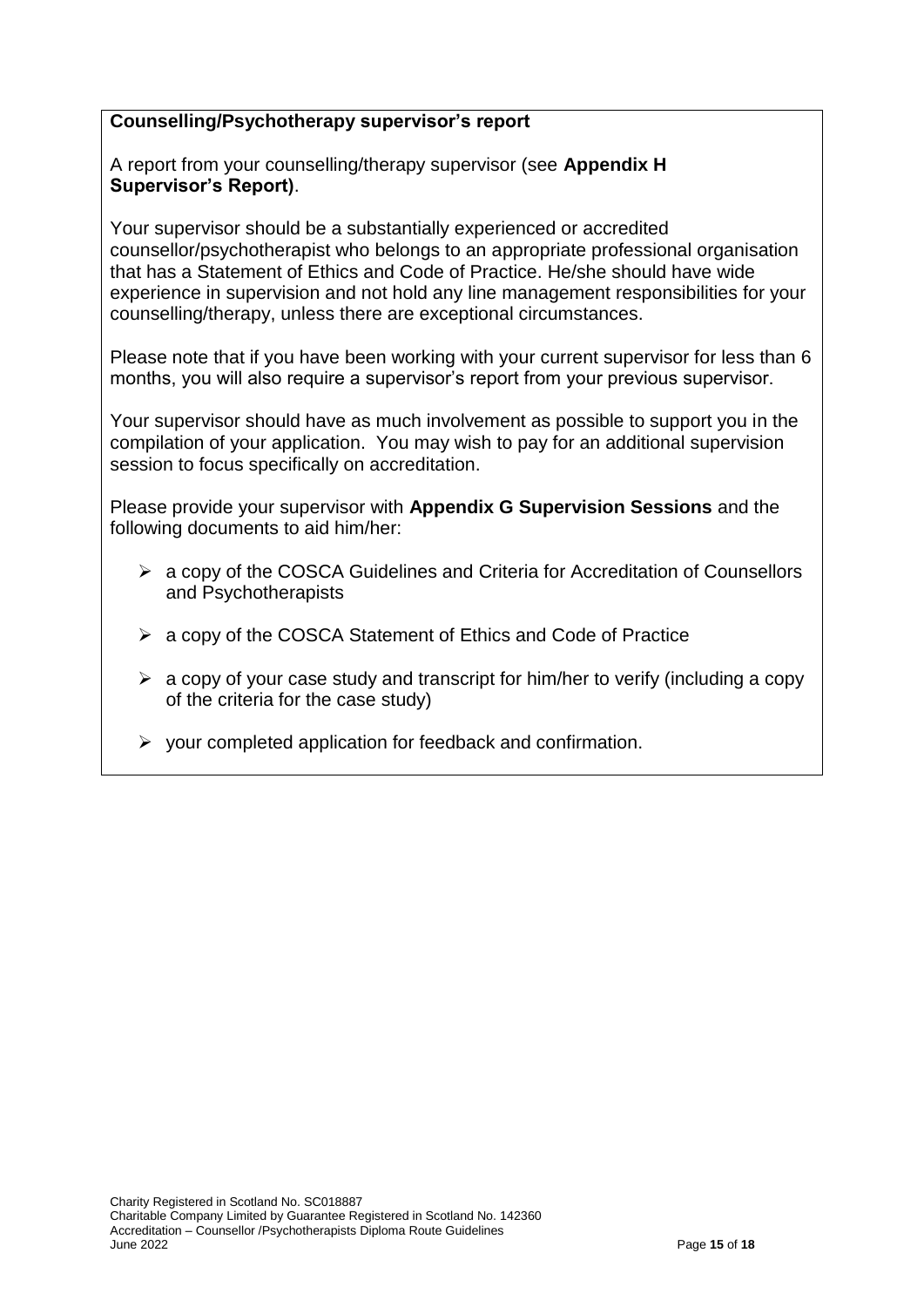# **7. CONTINUING PROFESSIONAL DEVELOPMENT**

#### **7.1 Criteria**

You must have an accumulated total of 54 CPD hours with an average of 18 hours over the last 3 years. CPD is an activity that develops your understanding and skills in your profession and impacts on your work as a counsellor. You should evidence a range of CPD activities, examples of which include: short courses on professional issues, seminars and conferences, designing and facilitating workshops, writing articles relevant to professional practice, participation in relevant professional committees, personal therapy, research relevant to counselling/therapy and further counselling training.

#### **7.2. Evidence**

Provide an account of your CPD over the last 3 years, plus copies of certificates of attendance.

Provide a brief description of the ways in which the above CPD has affected your practice (maximum 500 words).

# **8. REFLECTIVE PRACTITIONER**

#### **8.1 Criteria**

You must be a reflective practitioner.

A reflective practitioner focuses on his/her own actions, emotions and thoughts in the counselling/therapy session as well as attending to the quality of the interactions between the client and him/herself.

Being a reflective practitioner involves a willingness to be vulnerable and to be open to learning. It also involves examining one's actions, emotions and thoughts in order to further develop active and critical inquiry about one's own aware and unaware activity in the session. Personal insight and self-awareness on the part of practitioners is considered central to being a reflective practitioner.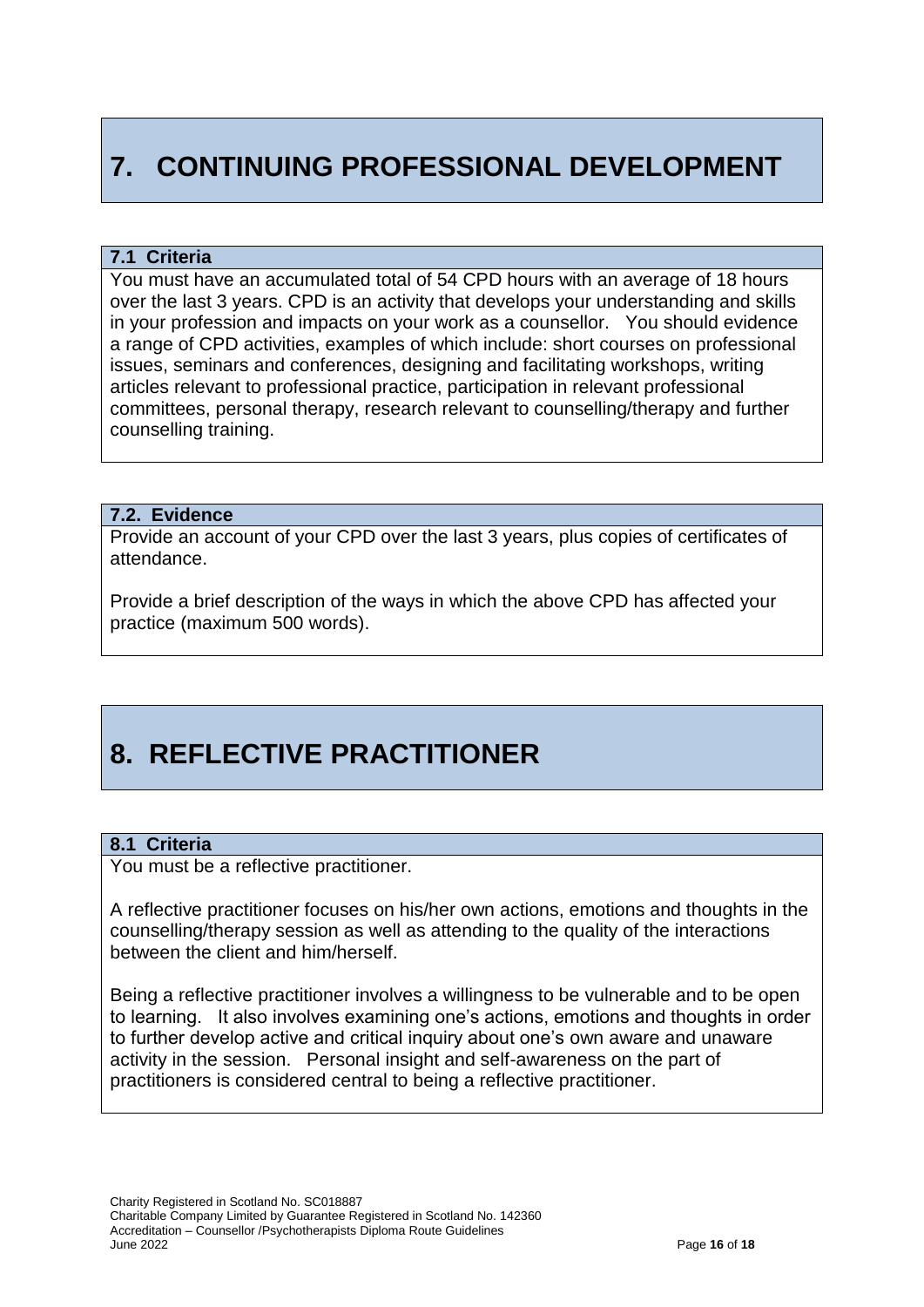#### **8.2 Evidence**

Evidence of having undertaken a process of personal exploration and growth must be demonstrated.

This on-going personal development/growth needs to be consistent with your orientation/model and developing practice. For example, you might offer hours of personal therapy and/or experience of being in a community/therapy group.

Please give a statement (maximum 1500 words) a) reflecting on your process of personal exploration and development and b) how this has impacted on your work as a counsellor/psychotherapist and your use of self in the therapeutic relationship. Give specific examples of what happened when particular clients brought up a difficult issue for you, and how you dealt with it.

It is important that the above points are articulated in a way that is consistent with your core model and developing practice.

# **9. ETHICS**

#### **9.1 Criteria**

You need to be aware of your responsibilities and duties to practice ethically.

As an applicant you will be fully conversant with COSCA's Statement of Ethics and Code of Practice and abide by it.

#### **9.2. Evidence**

Please sign **Appendix A - Applicants Personal Details, Disclosure and Declaration Parts I, II and III** declaring that you will abide by COSCA's Guidelines and Criteria for the Accreditation of Counsellors and Psychotherapists, be bound by COSCA's Memorandum and Articles of Association, and abide by COSCA's Statement of Ethics and Code of Practice.